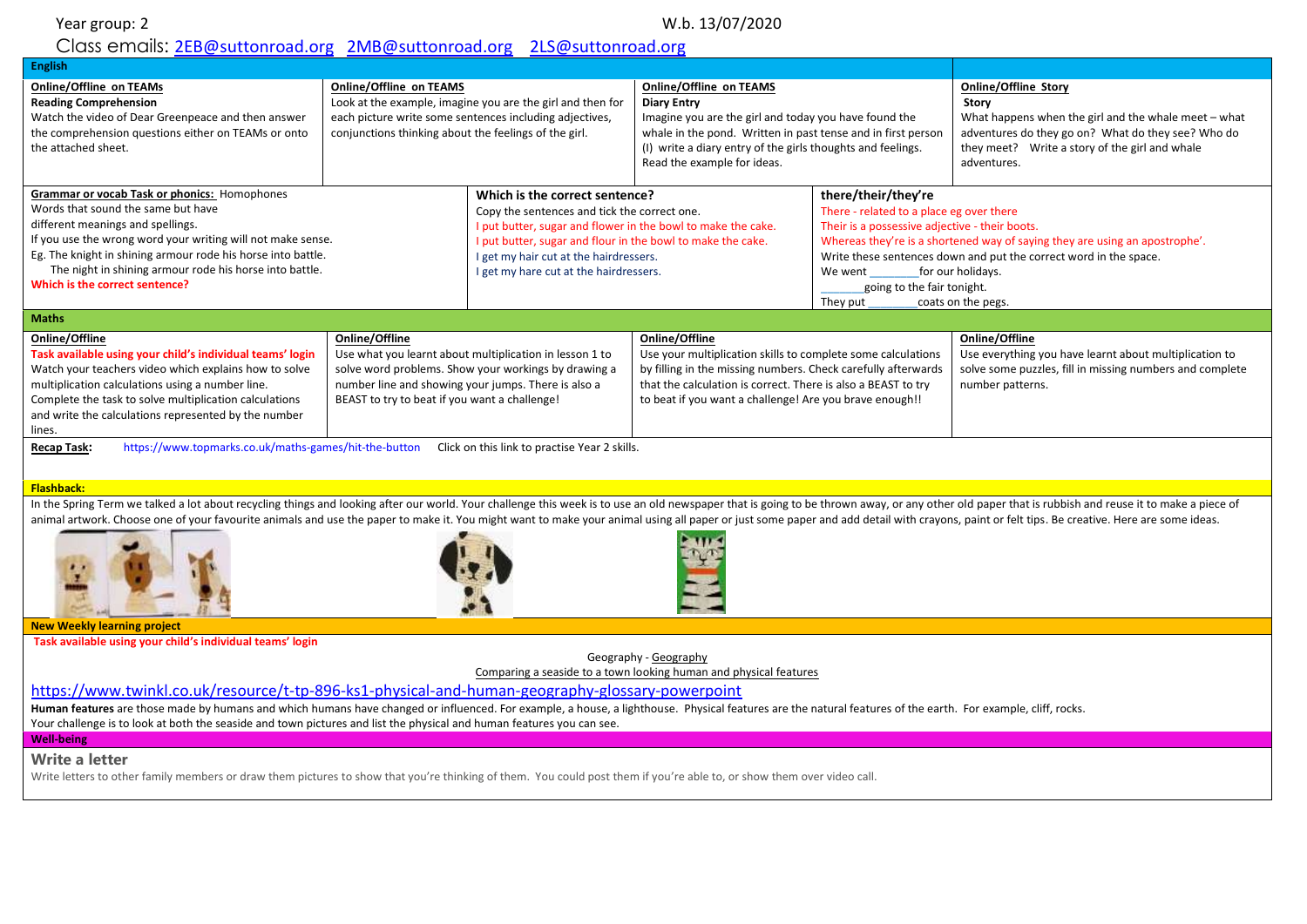| Year group: 2 |  |
|---------------|--|
|               |  |

W.b. 13/07/2020

Class emails: [2EB@suttonroad.org](mailto:2EB@suttonroad.org) [2MB@suttonroad.org](mailto:2MB@suttonroad.org) [2LS@suttonroad.org](mailto:2LS@suttonroad.org)

**Activity 1 Reading Comprehension**

1. What did Emily think she saw in her pond? Find and copy



Salt tomato sauce water

3. Did Greenpeace agree that the whale is lost?

Explain your answer

4. What did Greenpeace say blue whales eat?

5. What did Greenpeace say Emily could do when she is older?

6. How did Emily know it was Arthur?



Activity 2

\_\_\_\_\_\_\_\_\_\_\_\_\_\_\_\_\_\_\_\_\_\_\_\_\_\_\_\_\_\_\_\_\_\_\_\_\_\_\_\_\_\_\_\_\_\_\_\_\_\_\_\_\_\_\_\_\_\_\_\_\_\_\_\_\_\_\_\_\_\_\_\_\_\_\_\_\_\_\_\_\_\_\_\_\_\_\_\_\_\_\_\_\_\_\_\_\_\_\_\_\_\_\_\_\_\_\_\_\_\_\_\_\_\_\_\_\_\_\_\_\_\_\_\_\_\_\_\_ \_\_\_\_\_\_\_\_\_\_\_\_\_\_\_\_\_\_\_\_\_\_\_\_\_\_\_\_\_\_\_\_\_\_\_\_\_\_\_\_\_\_\_\_\_\_\_\_\_\_\_\_\_\_\_\_\_\_\_\_\_\_\_\_\_\_\_\_\_\_\_\_\_\_\_\_\_\_\_\_\_\_\_\_\_\_\_\_\_\_\_\_\_\_\_\_\_\_\_\_\_\_\_\_\_\_\_\_\_\_\_\_\_\_\_\_\_\_\_\_\_\_\_\_\_\_\_\_

\_\_\_\_\_\_\_\_\_\_\_\_\_\_\_\_\_\_\_\_\_\_\_\_\_\_\_\_\_\_\_\_\_\_\_\_\_\_\_\_\_\_\_\_\_\_\_\_\_\_\_\_\_\_\_\_\_\_\_\_\_\_\_\_\_\_\_\_\_\_\_\_\_\_\_\_\_\_\_\_\_\_\_\_\_\_\_\_\_\_\_\_\_\_\_\_\_\_\_\_\_\_\_\_\_\_\_\_\_\_\_

\_\_\_\_\_\_\_\_\_\_\_\_\_\_\_\_\_\_\_\_\_\_\_\_\_\_\_\_\_\_\_\_\_\_\_\_\_\_\_\_\_\_\_\_\_\_\_\_\_\_\_\_\_\_\_\_\_\_\_\_\_\_\_\_\_\_\_\_\_\_\_\_\_\_\_\_\_\_\_\_\_\_\_\_\_\_\_\_\_\_\_\_\_\_\_\_\_\_\_\_\_\_\_\_\_\_\_\_\_\_\_\_\_\_\_\_

\_\_\_\_\_\_\_\_\_\_\_\_\_\_\_\_\_\_\_\_\_\_\_\_\_\_\_\_\_\_\_\_\_\_\_\_\_\_\_\_\_\_\_\_\_\_\_\_\_\_\_\_\_\_\_\_\_\_\_\_\_\_\_\_\_\_\_\_\_\_\_\_\_\_\_\_\_\_\_\_\_\_\_\_\_\_\_\_\_\_\_\_\_\_\_\_\_\_\_\_\_\_\_\_\_\_\_\_\_\_\_\_\_\_\_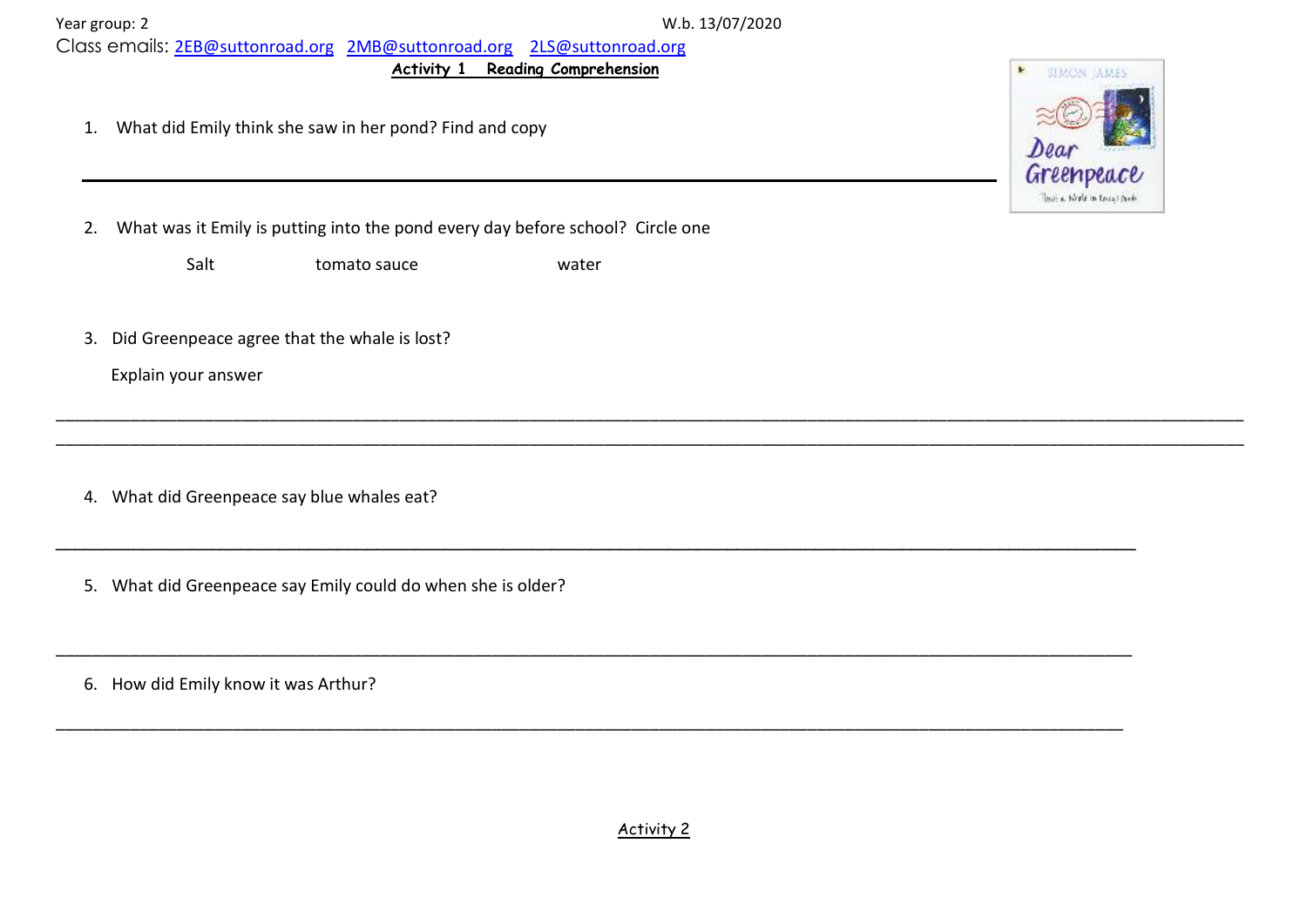Class emails: [2EB@suttonroad.org](mailto:2EB@suttonroad.org) [2MB@suttonroad.org](mailto:2MB@suttonroad.org) [2LS@suttonroad.org](mailto:2LS@suttonroad.org)

Your challenge is you are going to imagine that you are the girl in the story. I want you to think about **how she might be feeling** in each of the pictures. For each picture you need to write down some interesting sentences in the first person (I) using **adjectives and conjunctions**.



For example, I looked out the window and couldn't believe my eyes! There splashing in the pond was a massive blue whale. I felt sad though because the whale seemed sad and was making noises like it was calling out for help.

\_\_\_\_\_\_\_\_\_\_\_\_\_\_\_\_\_\_\_\_\_\_\_\_\_\_\_\_\_\_\_\_\_\_\_\_\_\_\_\_\_\_\_\_\_\_\_\_\_\_\_\_\_\_\_\_\_\_\_\_\_\_\_\_\_\_\_\_\_\_\_\_\_\_\_\_\_\_\_\_\_\_\_\_\_\_\_\_\_\_\_\_\_\_\_\_\_\_\_\_\_\_\_\_\_\_\_\_\_\_\_\_\_\_\_\_\_\_\_\_\_\_

\_\_\_\_\_\_\_\_\_\_\_\_\_\_\_\_\_\_\_\_\_\_\_\_\_\_\_\_\_\_\_\_\_\_\_\_\_\_\_\_\_\_\_\_\_\_\_\_\_\_\_\_\_\_\_\_\_\_\_\_\_\_\_\_\_\_\_\_\_\_\_\_\_\_\_\_\_\_\_\_\_\_\_\_\_\_\_\_\_\_\_\_\_\_\_\_\_\_\_\_\_\_\_\_\_\_\_\_\_\_\_\_\_\_\_\_\_\_\_\_\_\_

\_\_\_\_\_\_\_\_\_\_\_\_\_\_\_\_\_\_\_\_\_\_\_\_\_\_\_\_\_\_\_\_\_\_\_\_\_\_\_\_\_\_\_\_\_\_\_\_\_\_\_\_\_\_\_\_\_\_\_\_\_\_\_\_\_\_\_\_\_\_\_\_\_\_\_\_\_\_\_\_\_\_\_\_\_\_\_\_\_\_\_\_\_\_\_\_\_\_\_\_\_\_\_\_\_\_\_\_\_\_\_\_\_\_\_\_\_\_\_\_\_\_

\_\_\_\_\_\_\_\_\_\_\_\_\_\_\_\_\_\_\_\_\_\_\_\_\_\_\_\_\_\_\_\_\_\_\_\_\_\_\_\_\_\_\_\_\_\_\_\_\_\_\_\_\_\_\_\_\_\_\_\_\_\_\_\_\_\_\_\_\_\_\_\_\_\_\_\_\_\_\_\_\_\_\_\_\_\_\_\_\_\_\_\_\_\_\_\_\_\_\_\_\_\_\_\_\_\_\_\_\_\_\_\_\_\_\_\_\_\_\_\_\_\_

\_\_\_\_\_\_\_\_\_\_\_\_\_\_\_\_\_\_\_\_\_\_\_\_\_\_\_\_\_\_\_\_\_\_\_\_\_\_\_\_\_\_\_\_\_\_\_\_\_\_\_\_\_\_\_\_\_\_\_\_\_\_\_\_\_\_\_\_\_\_\_\_\_\_\_\_\_\_\_\_\_\_\_\_\_\_\_\_\_\_\_\_\_\_\_\_\_\_\_\_\_\_\_\_\_\_\_\_\_\_\_\_\_\_\_\_\_\_\_\_\_\_

\_\_\_\_\_\_\_\_\_\_\_\_\_\_\_\_\_\_\_\_\_\_\_\_\_\_\_\_\_\_\_\_\_\_\_\_\_\_\_\_\_\_\_\_\_\_\_\_\_\_\_\_\_\_\_\_\_\_\_\_\_\_\_\_\_\_\_\_\_\_\_\_\_\_\_\_\_\_\_\_\_\_\_\_\_\_\_\_\_\_\_\_\_\_\_\_\_\_\_\_\_\_\_\_\_\_\_\_\_\_\_\_\_\_\_\_\_\_\_\_\_\_

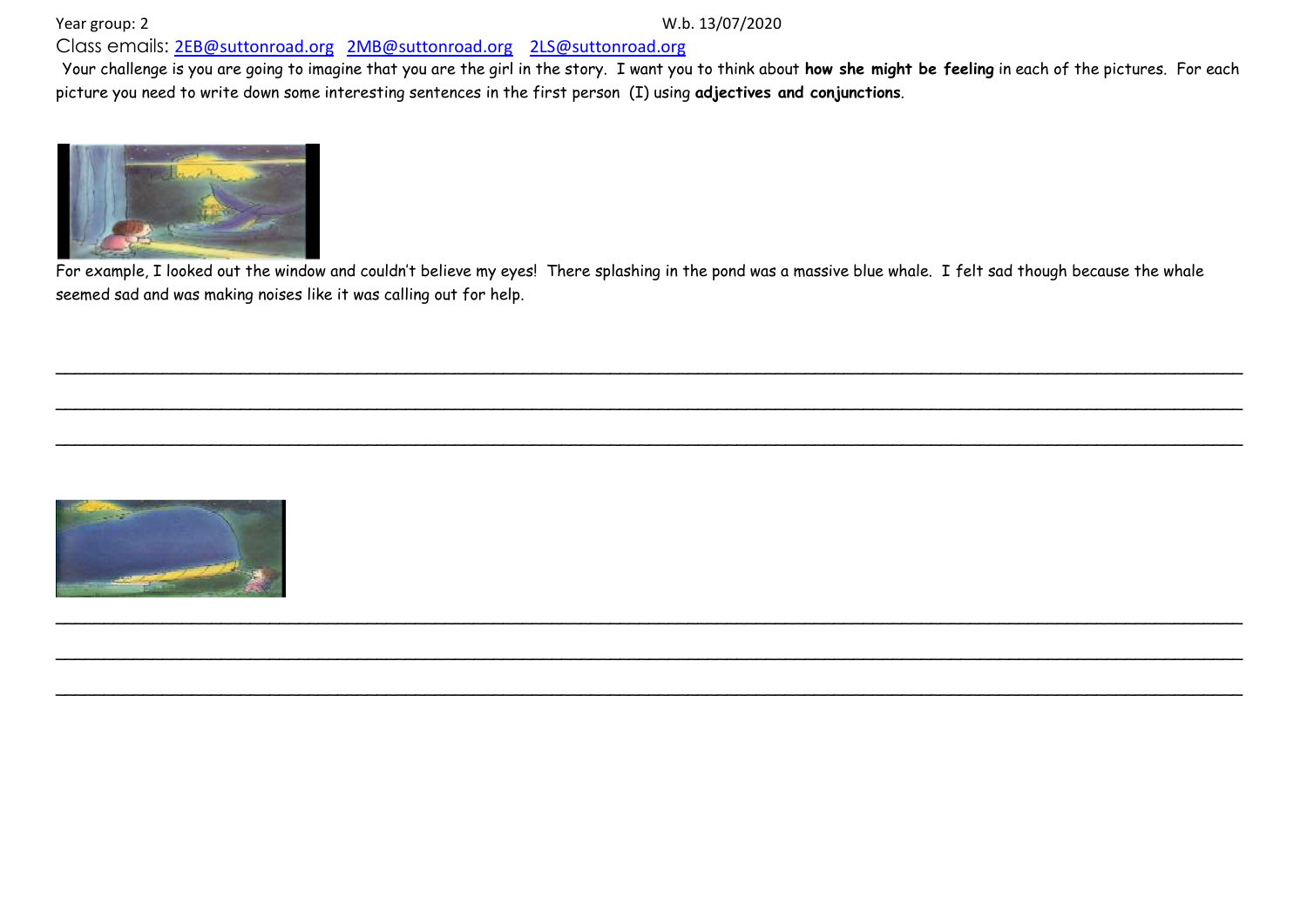Year group: 2

W.b. 13/07/2020 Class emails: 2EB@suttonroad.org 2MB@suttonroad.org 2LS@suttonroad.org



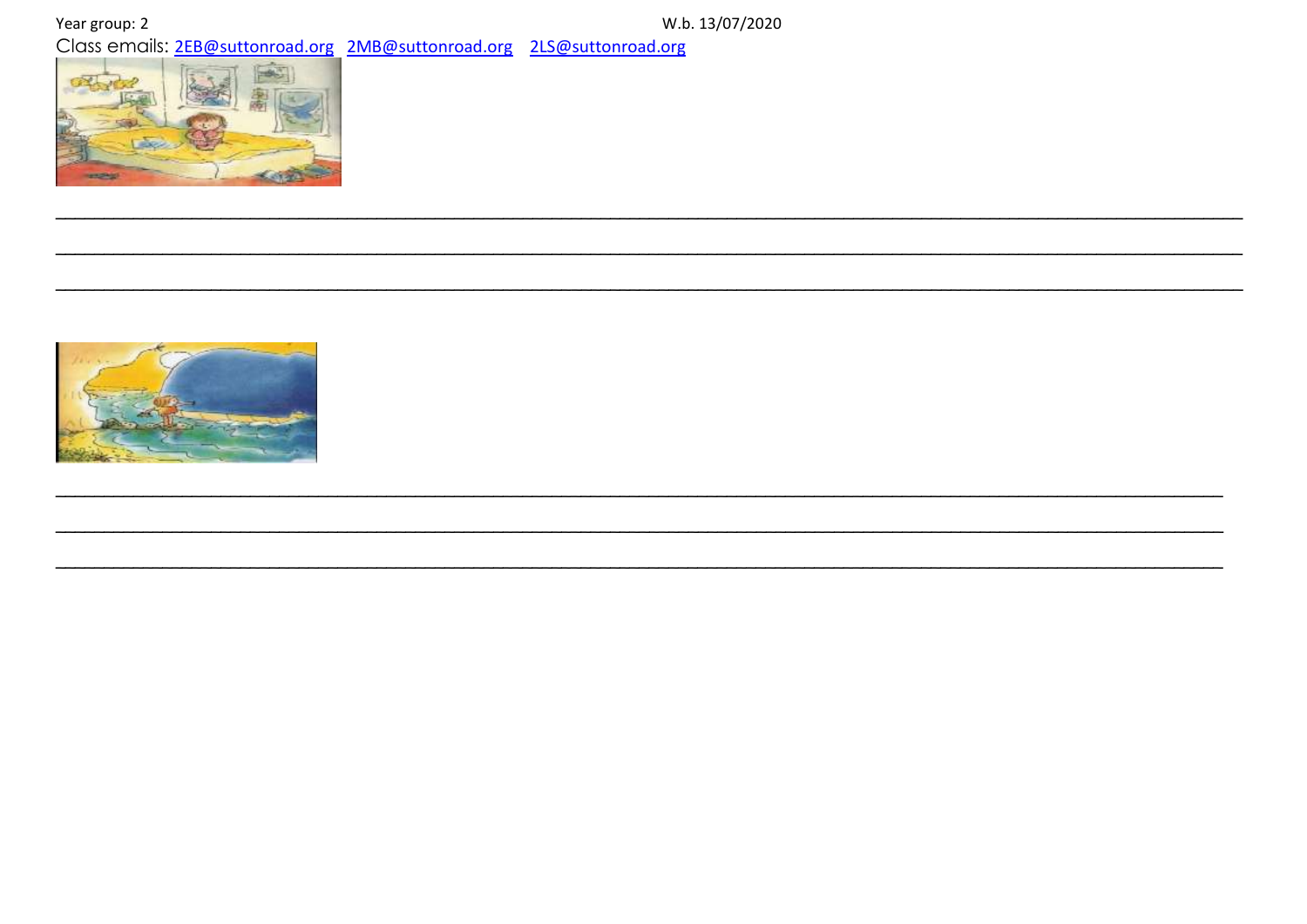eople

Class emails: [2EB@suttonroad.org](mailto:2EB@suttonroad.org) [2MB@suttonroad.org](mailto:2MB@suttonroad.org) [2LS@suttonroad.org](mailto:2LS@suttonroad.org)

Year group: 2 W.b. 13/07/2020

# **Conjunctions**

Use conjunctions in-between your ideas to link them together. Here are some examples:

| and            | · I like jelly and ice cream.<br>. We went on the slide and on the swings.<br>. My daddy has brown eyes and he wears glasses.                                   |  |
|----------------|-----------------------------------------------------------------------------------------------------------------------------------------------------------------|--|
| but            | - I like chocolate but I don't like crisps.<br>. I've got two brothers but I haven't got any sisters.<br>· It's very cold today but James isn't wearing a coat. |  |
| or             | · I want three or four children in each group please.<br>· You can have pasta or pizza for tea.<br>- I haven't got a dog or a cat.                              |  |
| S <sub>0</sub> | · I was hungry so I ate my lunch quickly.<br>. Jemma's mummy was late so she had to wait at the office.<br>· You did really well so you can have a sticker!     |  |
| recause        | · I'm wet because it's raining.<br>. They watched a boring film because they had nothing<br>to do.<br>· Samed mustn't eat nuts because he's allergic to them.   |  |
| when           | • We get a sticker when we've worked hard.<br>. Ava was sad when her friend moved to a new school.<br>. You can play on your new tablet when it's home time.    |  |
| ij             | . Come and play with me if you want to.<br>. Put your hand up if you want some help.<br>- I don't know if I'm going to Grandma's today.                         |  |
| that           | . I know a game that you will like.<br>. We went to a park that had a boating pond.<br>twink<br>· Have you got everything that you need?<br>ww.mylolici.co.uk   |  |

adorable adventurous aggressive annoying beautiful clumsy confident considerate excitable glamorous grumpy helpful important intimidating obnoxious odd talented thoughtless timid handsome

bright clear distinct drab elegant filthy gleaming grotesque long magnificent muddy precious sparkling spotless strange unsightly unusual valuable

brave calm cheerful comfortable courageous determined eager elated encouraged energetic enthusiastic excited exuberant fantastic fine healthy joyful pleasant

angry annoyed anxious ashamed awful bewildered bored clumsy confused defeated defiant depressed disgusted disturbed dizzu embarrassed envious frightened hungry lonely

adjectives are words which describe

Bad

eeli

big colossal enormous gigantic great huge immense large little long mammoth massive mini minuscule puny short tall teeny tiny

Activity 3 Diary Entry

relieved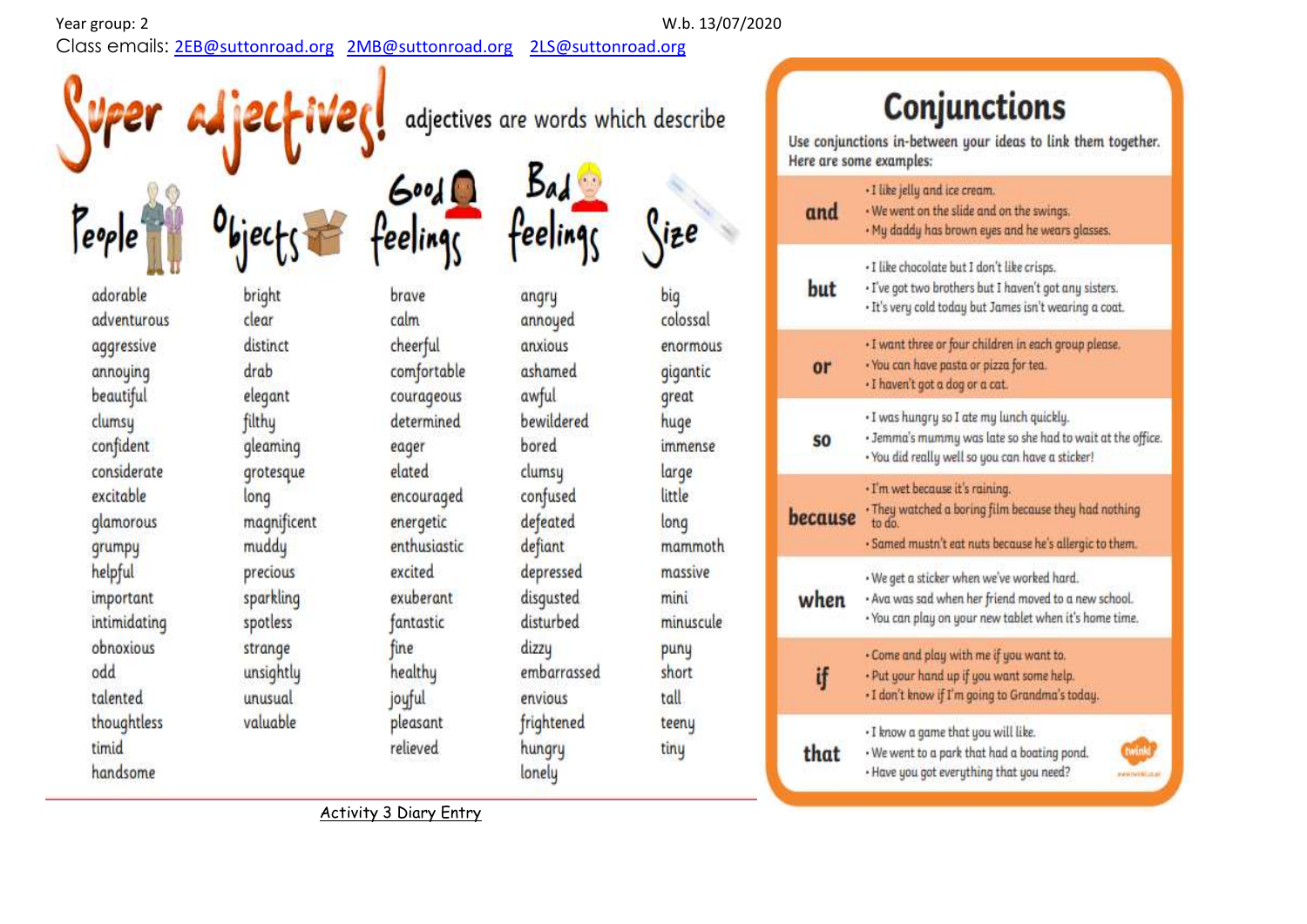Year group: 2

#### W.b. 13/07/2020

Class emails: 2EB@suttonroad.org 2MB@suttonroad.org 2LS@suttonroad.org

Using your sentences ideas from activity 2, you now need to write a diary entry written from the girl's view (I) and in the past tense talking about finding the whale in the pond. For example, When I woke up this morning I opened my curtains like I do every morning and was amazed to see what looked like a whale in the pond! I rubbed my eyes and checked again and yes it was a massive blue whale in our pond! I wonder how it got there? I wonder if it can talk? I wonder what it eats? When I get back from school I cannot wait to go and see it properly and hopefully touch it. Today might be one the best days I have a whale in my pond I am so excitedl

Dear Diary,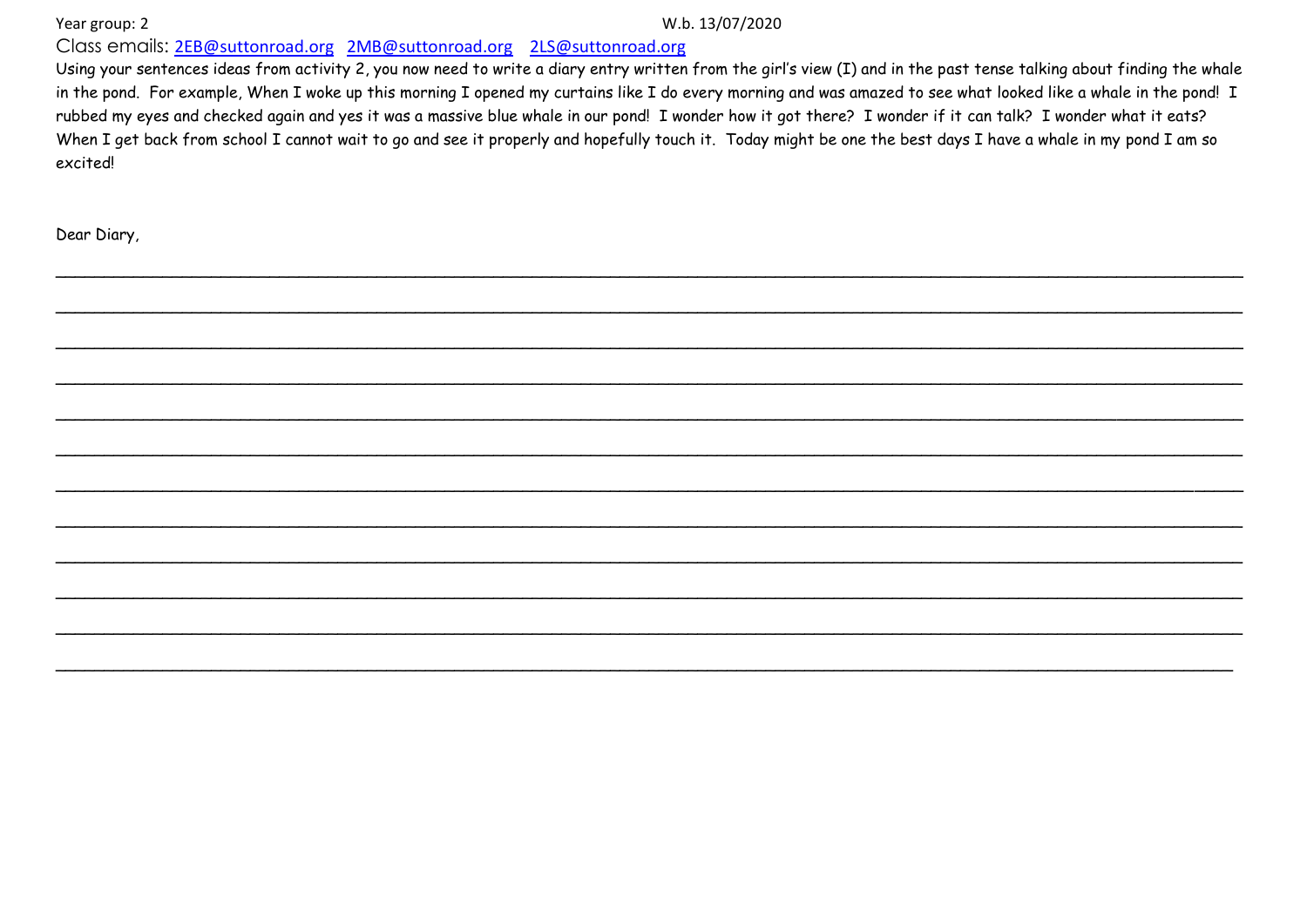Class emails: [2EB@suttonroad.org](mailto:2EB@suttonroad.org) [2MB@suttonroad.org](mailto:2MB@suttonroad.org) [2LS@suttonroad.org](mailto:2LS@suttonroad.org)

## **Extra Challenge**



## **Maths Task 1**

Draw a number line to help you work out these multiplication calculations. Remember to always start your number line with zero. Eg: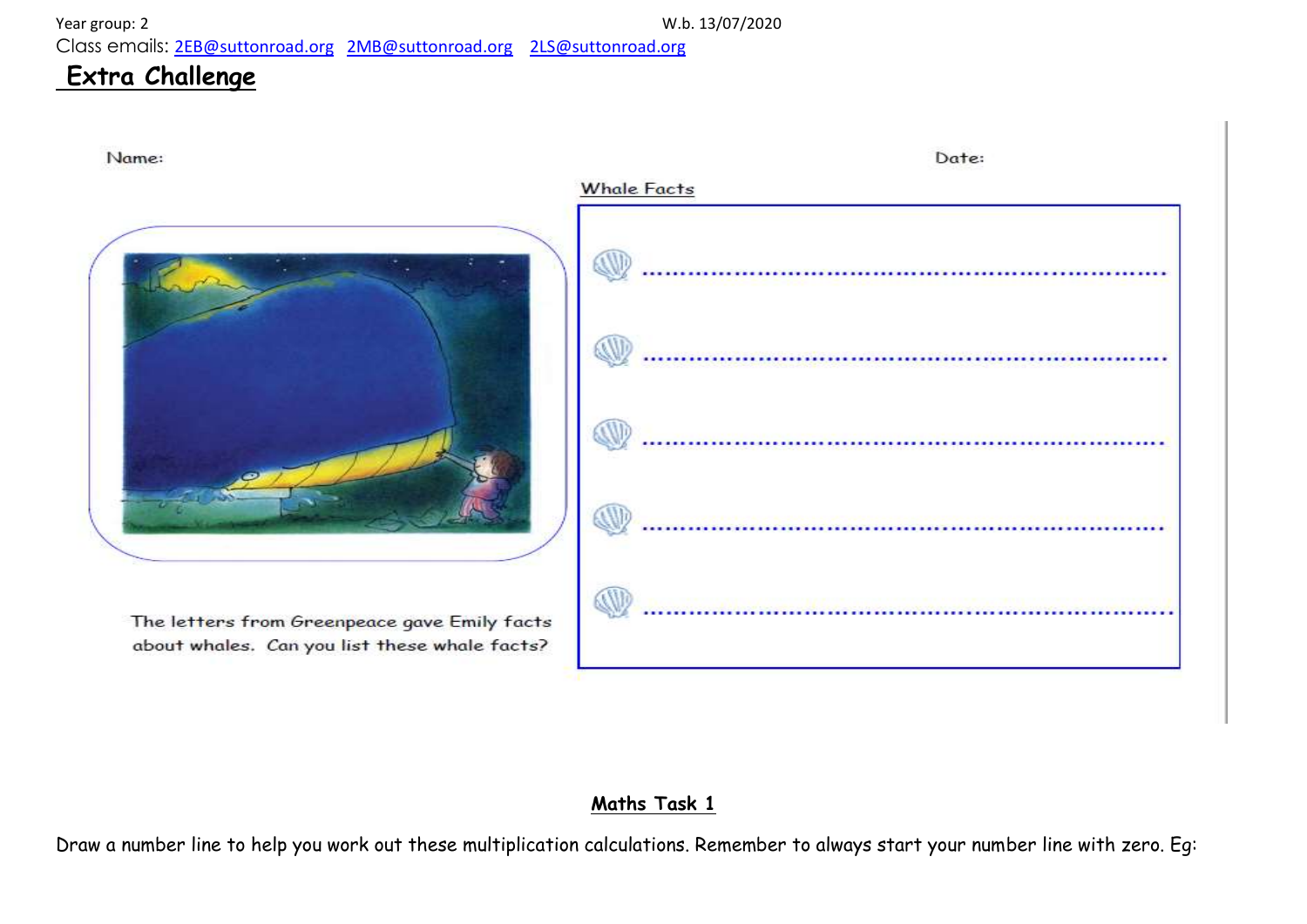

Can you write the multiplication calculations that these number lines are showing?



## **Maths Task 2**

Read the word problems and highlight the important parts. Then write down the multiplication sum. Next, solve the problems by drawing a number line and showing your jumps. Finally write the answer next to your multiplication sum.

Eq: How many wheels would 8 motorbikes have?  $5%$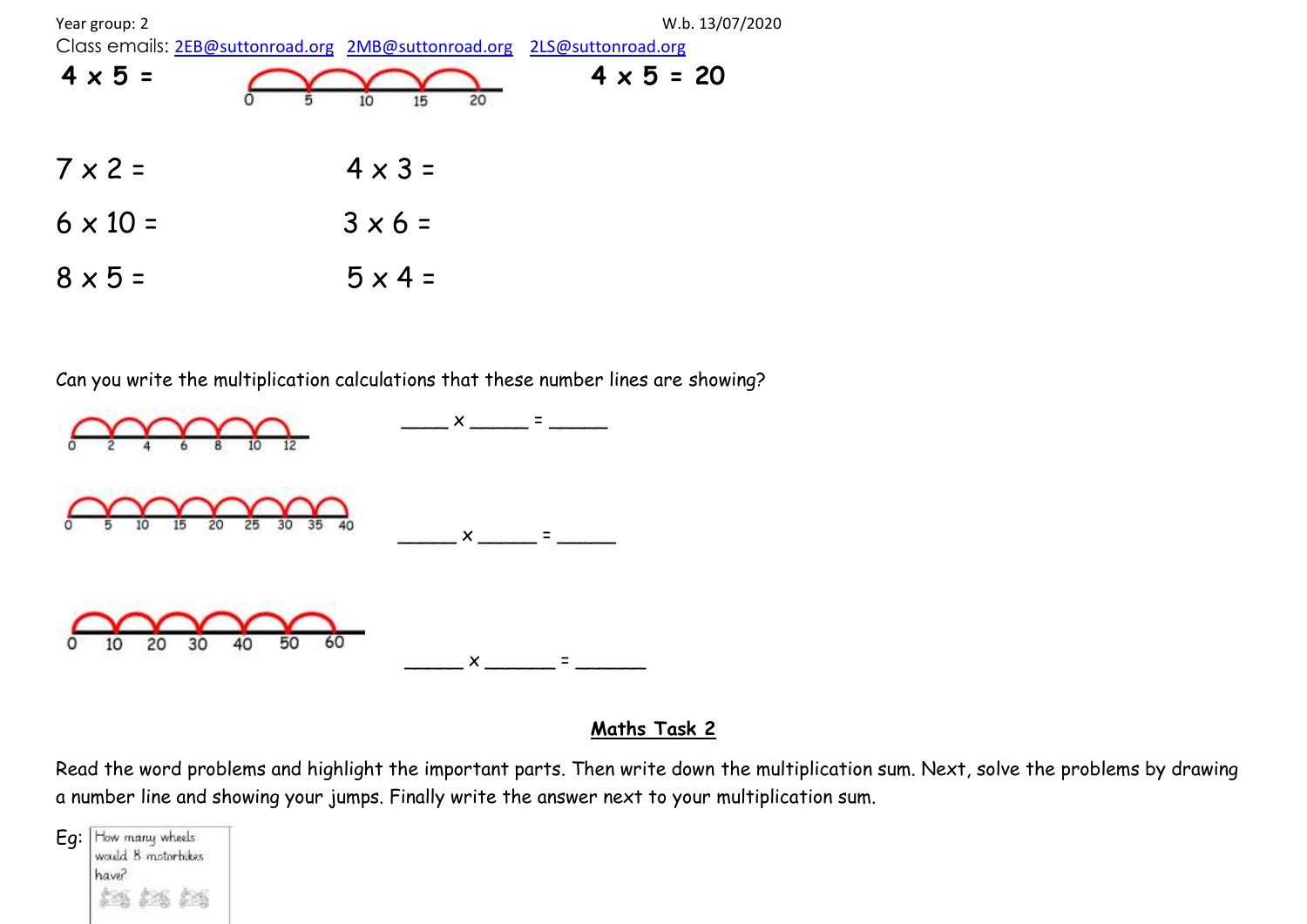

**8 x 2 = 16**





## **On sports day, Jack runs 10 metres, 7 times.**

Which of these calculations DO NOT describe this word problem?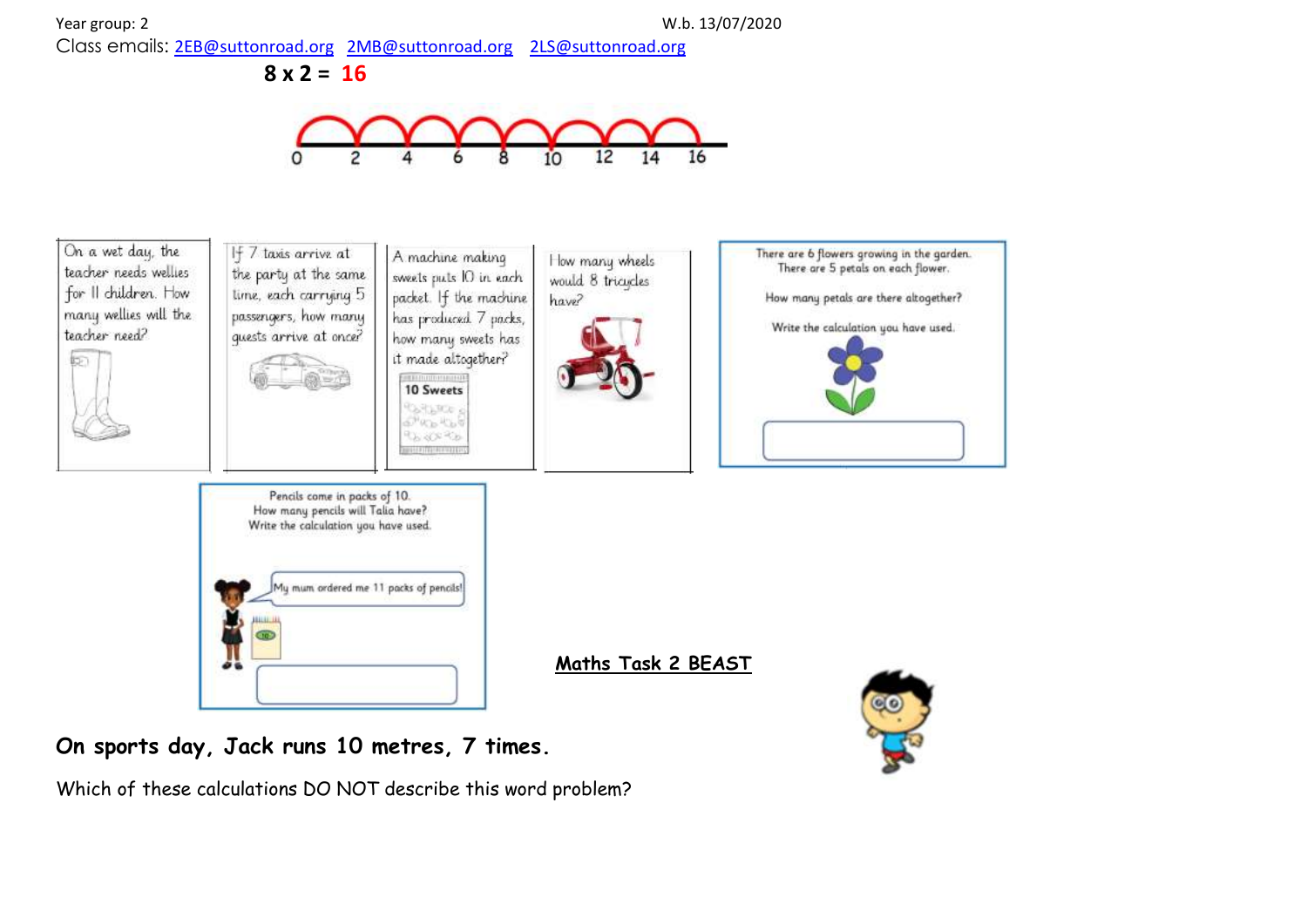Class emails: [2EB@suttonroad.org](mailto:2EB@suttonroad.org) [2MB@suttonroad.org](mailto:2MB@suttonroad.org) [2LS@suttonroad.org](mailto:2LS@suttonroad.org)

## **10 + 7**

## **7 x 10**

**7 + 7 + 7 + 7 + 7 + 7 + 7 + 7 + 7 + 7**

**10 + 10 + 10 + 10 + 10 + 10 + 10**

## **Task 3 Missing Numbers**

Think about what you've learnt so far with multiplication. Use what you know to fill in the missing numbers to make these calculations correct.

| 5x<br>$= 50$    | $= 8 \times 2$   |
|-----------------|------------------|
| $= 12$<br>6x    | $x 5 = 45$       |
| $= 10 \times 2$ | $= 12 \times 10$ |
| $60 = 6 x$      | $= 14$           |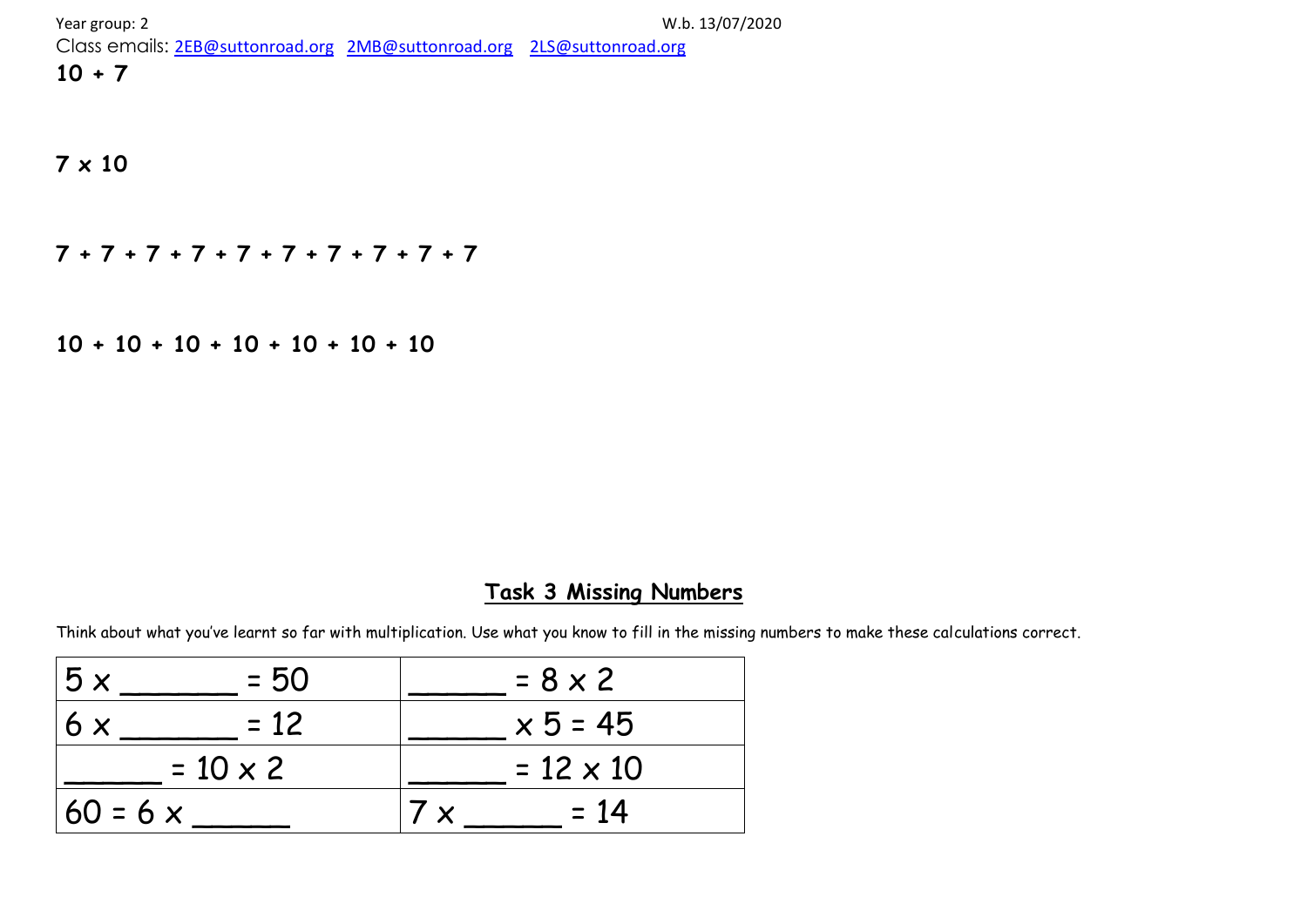Class emails: [2EB@suttonroad.org](mailto:2EB@suttonroad.org) [2MB@suttonroad.org](mailto:2MB@suttonroad.org) [2LS@suttonroad.org](mailto:2LS@suttonroad.org)

 $15 = 5 \times 10 = 80$ 

**If you want a challenge, try the BEAST too.** 

Think about your times tables and the patterns they make. How do you know these multiplication calculations are INCORRECT just by quickly looking at the answers?

\_\_\_\_\_\_\_\_\_\_\_\_\_\_\_\_\_\_\_\_\_\_\_\_\_\_\_\_\_\_\_\_\_\_\_\_\_\_\_\_\_\_\_\_\_\_\_\_\_\_\_\_\_\_\_\_\_\_\_\_\_\_\_\_\_\_\_\_\_\_\_\_\_\_\_\_\_\_\_\_\_\_\_\_\_\_\_\_\_\_\_\_\_\_\_\_

\_\_\_\_\_\_\_\_\_\_\_\_\_\_\_\_\_\_\_\_\_\_\_\_\_\_\_\_\_\_\_\_\_\_\_\_\_\_\_\_\_\_\_\_\_\_\_\_\_\_\_\_\_\_\_\_\_\_\_\_\_\_\_\_\_\_\_\_\_\_\_\_\_\_\_\_\_\_\_\_\_\_\_\_\_\_\_\_\_\_\_\_\_\_\_\_

## **15 x 5 = 51**

I know this is incorrect because

## **17 x 10 = 98**

I know this is incorrect because \_\_\_\_\_\_\_\_\_\_\_\_\_\_\_\_\_\_\_\_\_\_\_\_\_\_\_\_\_\_\_\_\_\_\_\_\_\_\_\_\_\_\_\_\_\_\_\_\_\_\_\_\_\_\_\_\_\_\_\_\_\_\_\_\_\_\_\_\_\_\_\_

## **Maths Task 4**

Use everything you have learnt about multiplication and addition to solve these four puzzles. Draw number lines to do your jumps if you need to.

Use  $\lt$ ,  $>$  or  $=$  to make the statements

 $3 \times 5$   $5 \div 5 + 5 + 5$  $2 \times 2$   $2 + 2$ 

How many different possibilities can you find?

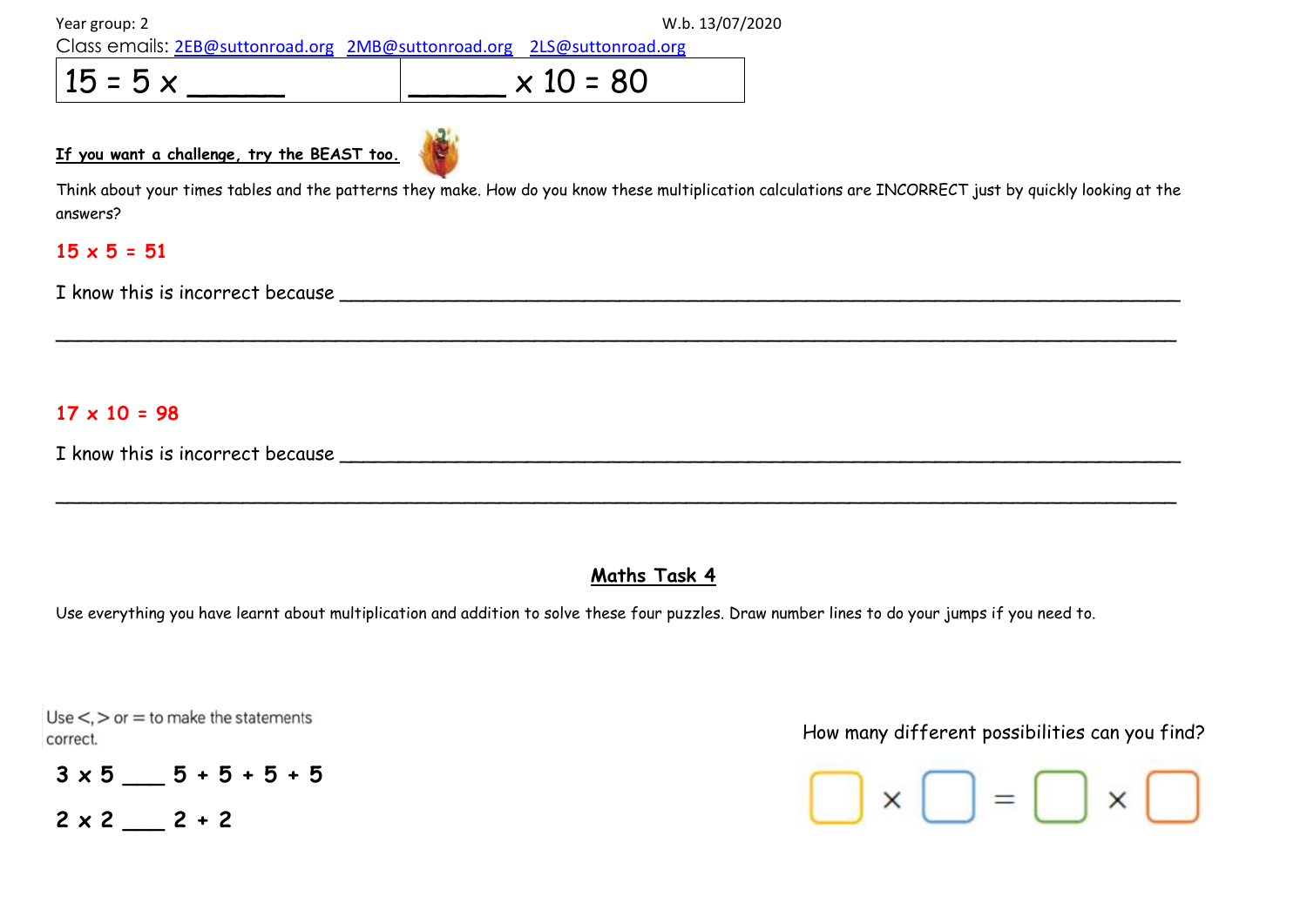#### Fill in the missing numbers



Think of a multiplication to complete:

$$
\overset{6+6+6}{\smile} \sum \ldots x \overset{}
$$

## Geography

## Comparing a seaside to a town looking human and physical features

**Human features** are those made by humans and which humans have changed or influenced. For example, a house, a lighthouse.

**Physical features** are the natural features of the earth. For example, cliff, rocks.